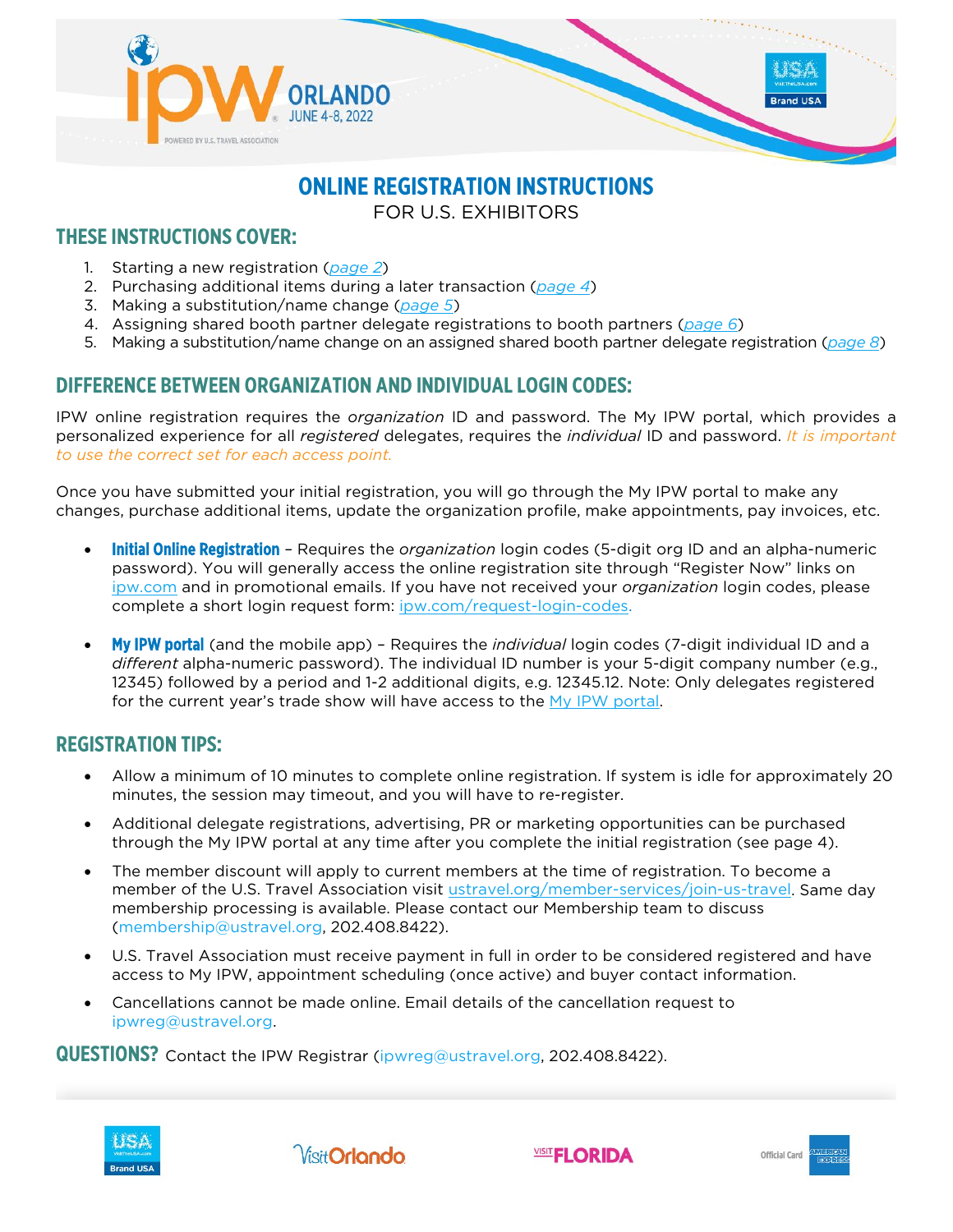### <span id="page-1-0"></span>**STARTING A NEW REGISTRATION:**

- 1. Click on any REGISTER NOW button or link on [ipw.com](http://www.ipw.com/) (home page, [My IPW Action Center,](https://www.ipw.com/ipw-action-center) [Exhibitor](https://www.ipw.com/exhibitors) pages, etc.)
- 2. Enter your *organization* login codes (organization number and password) and click the Login button.

| <b>REGISTER NOW</b>                      |                   |
|------------------------------------------|-------------------|
| Welcome to Online Registration.          |                   |
| <b>Organization Number:</b><br>Password: | (…)<br>$(\cdots)$ |
| Login                                    |                   |

3. When the system is finished loading, you will see the following links at the top of the screen (*you must work through each one sequentially*):

**Start** Organization Profile **Shopping Cart** Payment Summary Click here for instructions ?

- 4. Read and agree to the terms and conditions and you will proceed automatically to Organization.
- 5. Verify that all of your organization contact information is accurate.
- 6. Click on the Profile link (or click Next at the bottom of your screen) and enter or edit your organization's profile information.
- 7. Click on the Shopping Cart link (or click Next at the bottom of your screen) and then click on the Booth, Delegate Registrations, etc. package category headings to expand each section. Select items for purchase by clicking in the quantity box to either type or adjust using the up/down arrows; then click "Add".

You must select a **Registration Contact** from the drop-down list at the top of the page.

*Note: Individual exhibitor delegate registration fees are not included in the booth rental fee. You must register and designate at least the key contact delegate to continue.*

| Please select a package category: |
|-----------------------------------|
|                                   |
| <b>Booths</b>                     |
| <b>Delegate Registration</b>      |
| <b>Advertising Opportunities</b>  |
| <b>PR Opportunities</b>           |
| <b>Marketing Opportunities</b>    |
| <b>Appointment Options</b>        |
| <b>Lapel Pins</b>                 |

8. Once you have added your items to your shopping cart (displayed on the right-hand side of your screen under "Category"), enter your booth location (region and state) and any special requests (near to/across from, not near, etc.) by clicking on the "Please Complete" link (in red).

Assign company representatives to each purchased delegate registration by clicking on the "Please Assign" link (in red) and selecting a name from the dropdown list.

If the individual's name is not listed, select the <New Person> option at the bottom of the list to create a person record in our system and assign it to this registration (If you do not know who will be attending, you can add a TBD delegate).

| Category                                                                                                                                      |
|-----------------------------------------------------------------------------------------------------------------------------------------------|
| <b>Booths</b>                                                                                                                                 |
| <b>Single Booth (Member Special Early Rate)</b><br>Remove<br>Single Booth (Member Special Early Rate) > Please Complete                       |
| <b>Delegate Registration</b>                                                                                                                  |
| <b>Key Contact Registration (Member Special Early Rate)</b><br>Remove<br>Key Contact Registration (Member Special Early Rate) > Please Assign |
| <b>Exhibitor Registration (Member Special Early Rate)</b><br>Remove<br>Exhibitor Registration (Member Special Early Rate) > Please Assign     |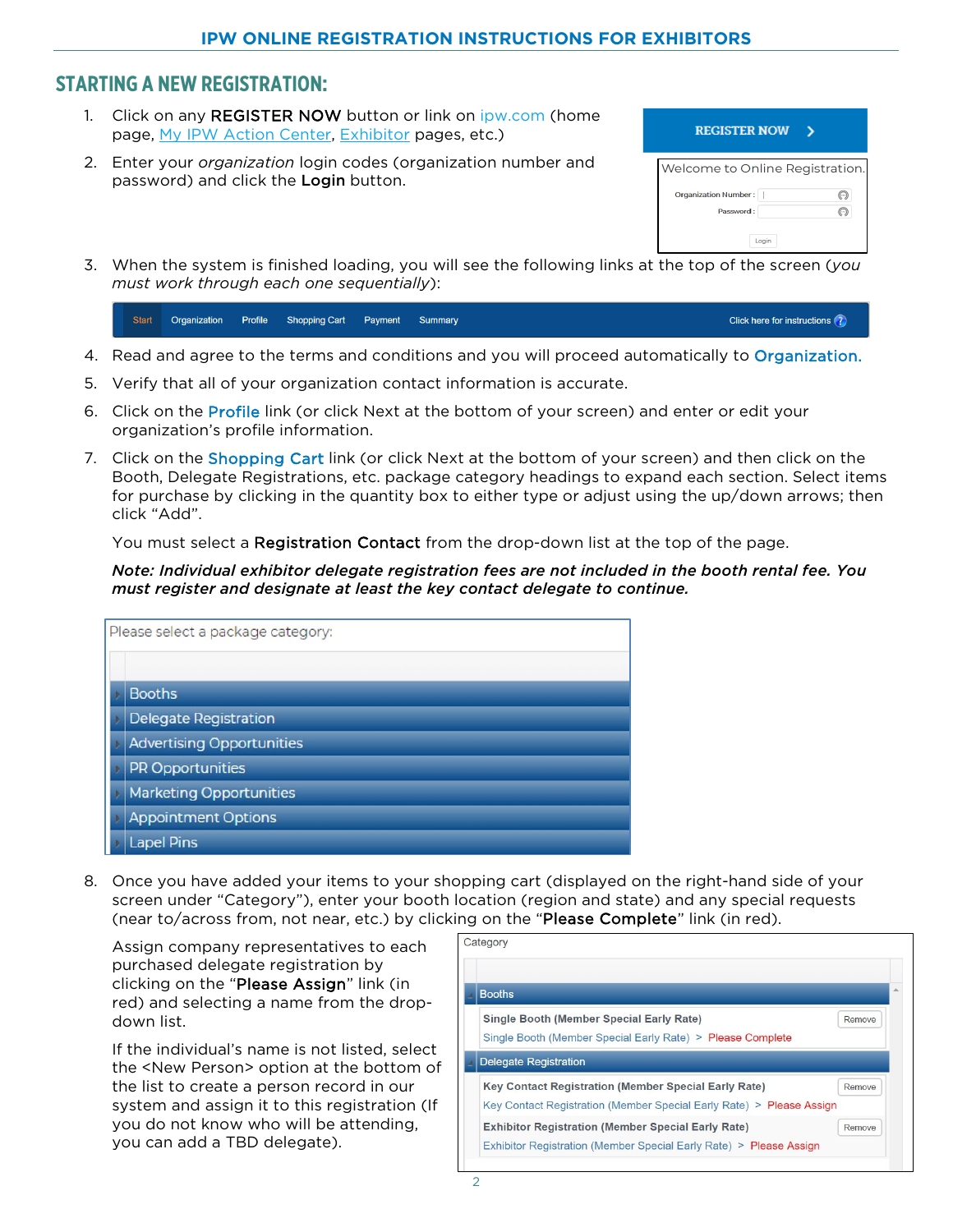#### **IPW ONLINE REGISTRATION INSTRUCTIONS FOR EXHIBITORS**

- 9. Click Next (at the bottom of your screen) or Payment (at the top of your screen) and enter your credit card number or select Invoice.
- 10. The **Summary** tab will show a summary of purchases. Be sure to click the Submit Registration button to complete your online registration.

Review all registration information carefully.

**Submit Registration** 

- 11. Click OK when the pop-up message appears and then, once your proof sheet finishes loading in your browser window, print a copy of your proof sheet for your records.
- 12. After printing your proof sheet, be sure to click the Finish Online Registration button to complete the process and close out of your record.

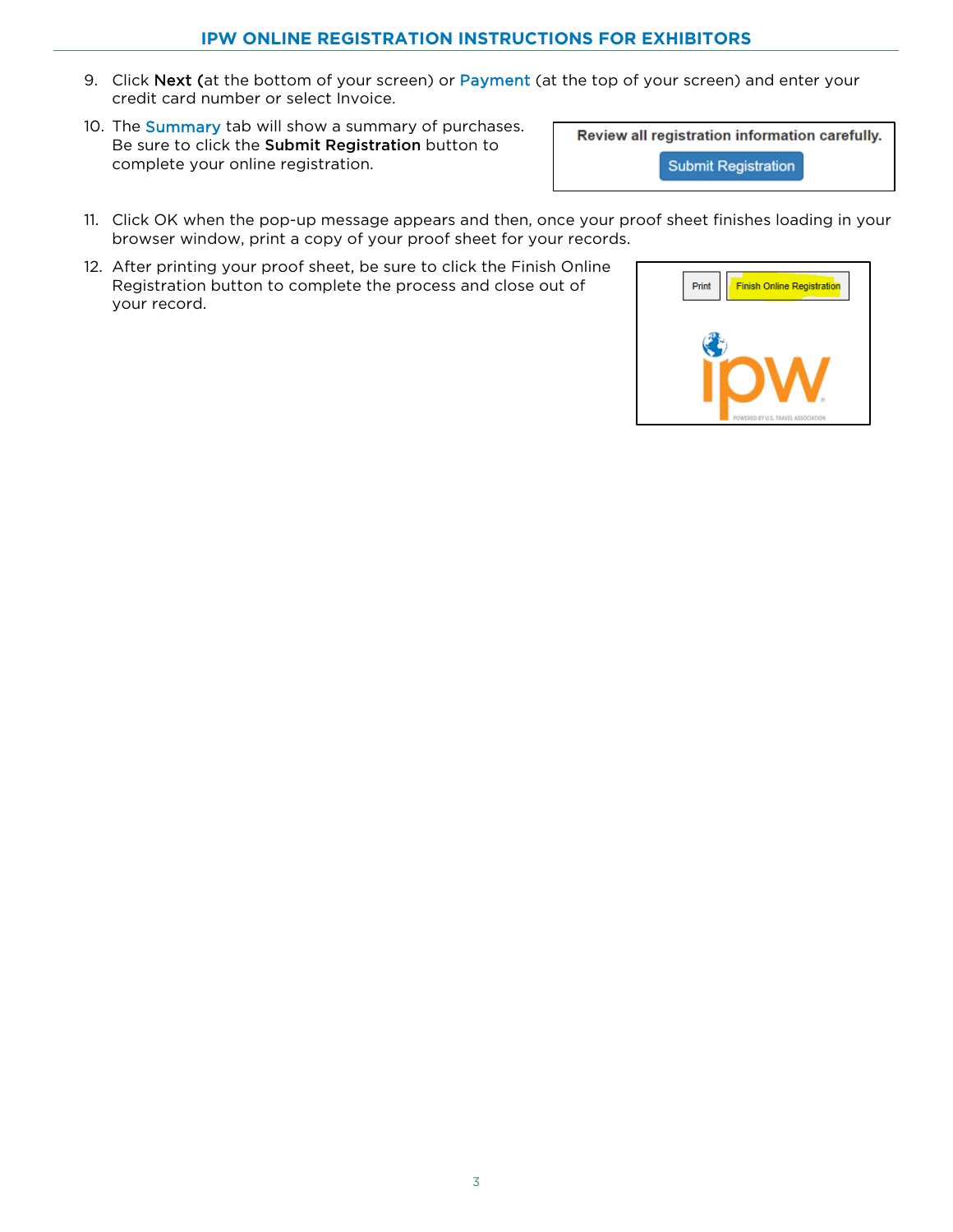### <span id="page-3-0"></span>**PURCHASING ADDITIONAL REGISTRATIONS OR OTHER ITEMS**

(NOTE: THESE ACTIONS ARE RESTRICTED TO KEY CONTACT/REGISTRATION CONTACT.)

- 1. Click on any LOG INTO MY IPW button or link on [ipw.com](http://www.ipw.com/) (home page,  $My$ [IPW Action Center,](https://www.ipw.com/ipw-action-center) [Exhibitor](https://www.ipw.com/exhibitors) pages, etc.) to access the online portal.
- LOG INTO MY IPW >
- 2. Enter your *individual* login codes (individual number and password) and click the Login button.



*If you do not know your individual login codes, you may request them via the retrieval link below the login button.*

Media Package (Early)

Online Press Room (Early) **Previous Purchase** 

Media Marketplace Table > Please Complete

3. Expand the Registration link in the My IPW menu and then select Registration Changes/Additions.

Note: The Registration sub-menu will only display the "Shared Booth Delegate Assignments" item to those exhibitors that purchased the shared booth option.

4. When the system is finished loading, you will be in the Shopping Cart.

When you first arrive on the Shopping Cart page, you will see your Previous Purchases displayed on the right side of the screen under Category:

Click on a package category heading on the left side menu to expand that category, select the new item you wish to purchase, and click "Add". Once you have added your items to your shopping cart (added to the right-hand side of your screen under "Category"), you can either assign those packages (if Category applicable) or proceed to Payment.

*Notice that the Previous Purchases section collapses once you have added any new items to your shopping cart:*

- 5. Click Next (at the bottom of your screen) or Payment (at the top of your screen) and enter your credit card number or select In
- 6. The Summary tab will show a summary of purchases. Be sure to click the Submit Registration button to complete your online registration.
- 8. Click OK when the pop-up message appears and then, once your proof sheet finishes loading in your browser window, print a copy of your proof sheet for your records.
- 9. After printing your proof sheet, be sure to click the Finish Online Registration button to complete the process and close out of your record.



| nvoice. |                                                |  |
|---------|------------------------------------------------|--|
|         | Review all registration information carefully. |  |
|         | <b>Submit Registration</b>                     |  |

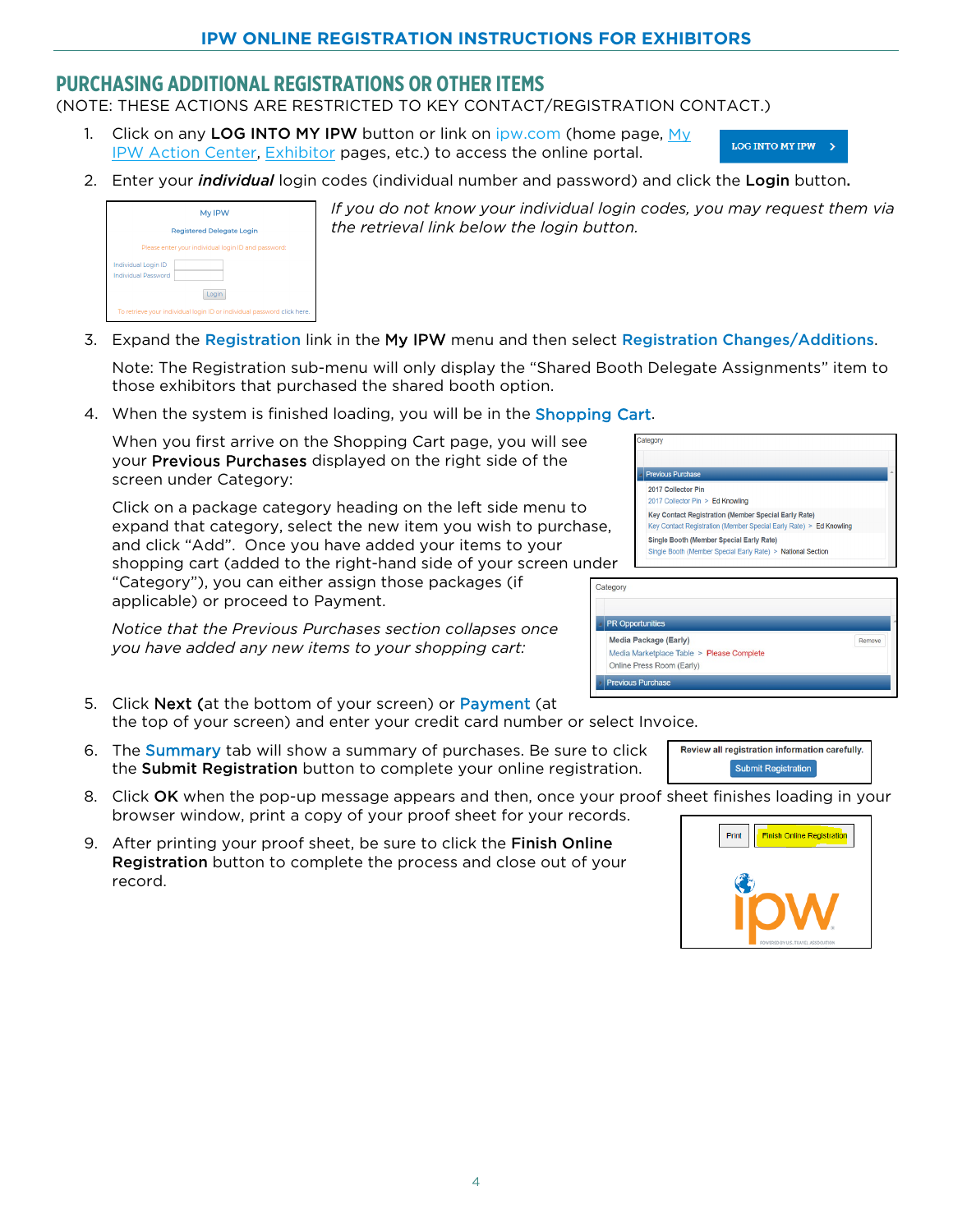### <span id="page-4-0"></span>**MAKING A NAME CHANGE/SUBSTITUTION**

(NOTE: THESE ACTIONS ARE RESTRICTED TO KEY CONTACT/REGISTRATION CONTACT.)

1. Click on any LOG INTO MY IPW button or link on [ipw.com](http://www.ipw.com/) (home page, My [IPW Action Center,](https://www.ipw.com/ipw-action-center) [Exhibitor](https://www.ipw.com/exhibitors) pages, etc.) to access the online portal.



2. Enter your *individual* login codes (individual number and password) and click the Login button.

|                                            | My IPW                                                                  |
|--------------------------------------------|-------------------------------------------------------------------------|
|                                            | <b>Registered Delegate Login</b>                                        |
|                                            | Please enter your individual login ID and password:                     |
| Individual Login ID<br>Individual Password |                                                                         |
|                                            | Login                                                                   |
|                                            | To retrieve your individual login ID or individual password click here. |

*If you do not know your individual login codes, you may request them via the retrieval link below the login button*.

3. Expand the Registration link in the My IPW menu and then select Registration Changes/Additions.

Note: The Registration sub-menu will only display the "Shared Booth Delegate Assignments" item to those exhibitors that purchased the shared booth option.

4. When the system is finished loading, you will be in the Shopping Cart.

Simply click on the applicable package displayed under Previous Purchases on the right side of the screen and reassign the item via the drop-down menu of available company representatives.

| <b>Previous Purchase</b>                                                                                       |  |  |  |
|----------------------------------------------------------------------------------------------------------------|--|--|--|
| 2017 Collector Pin<br>2017 Collector Pin > Ed Knowling                                                         |  |  |  |
| Key Contact Registration (Member Special Early Rate)                                                           |  |  |  |
| Key Contact Registration (Member Special Early Rate) > Ed Knowling                                             |  |  |  |
| <b>Single Booth (Member Special Early Rate)</b><br>Single Booth (Member Special Early Rate) > National Section |  |  |  |

If the individual's name is not in the drop-down list, select the <New Person> option at the bottom of the list to create a person record in our system and assign it to this registration (If you do not know who will be attending, you can add a TBD delegate).

- 7. Click Next (at the bottom of your screen) or Payment (at the top of your screen) and enter your credit card number or select Invoice (if you made any new purchases in addition to making the name change).
- 8. The Summary tab will show a summary of purchases. Be sure to click the Submit Registration button to complete your online registration.
- 9. Click OK when the pop-up message appears and then, once your proof sheet finishes loading in your browser window, print a copy of your proof sheet for your records.
- 10. After printing your proof sheet, be sure to click the Finish Online Registration button to complete the process and close out of your record.



Review all registration information carefully. **Submit Registration**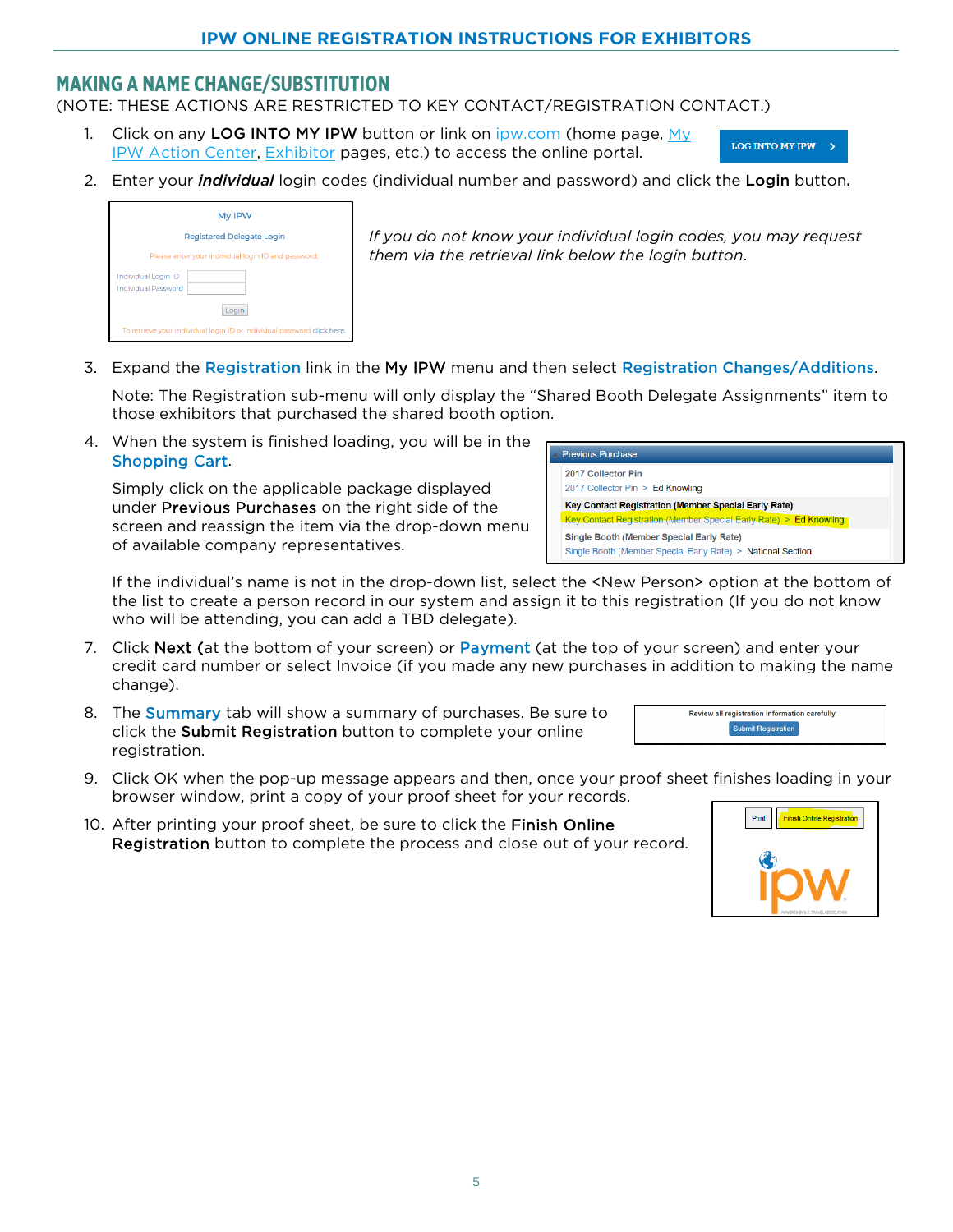#### **IPW ONLINE REGISTRATION INSTRUCTIONS FOR EXHIBITORS**

#### <span id="page-5-0"></span>**ASSIGNING SHARED BOOTH PARTNER DELEGATE REGISTRATIONS TO BOOTH SHARE PARTNERS**

(NOTE: THESE ACTIONS ARE RESTRICTED TO KEY CONTACT/REGISTRATION CONTACT.)

1. Click on any LOG INTO MY IPW button or link on [ipw.com](http://www.ipw.com/) (home page, [My IPW Action Center,](https://www.ipw.com/ipw-action-center) [Exhibitor](https://www.ipw.com/exhibitors) pages, etc.) to access the online portal.

**LOG INTO MY IPW**  $\rightarrow$ 

2. Enter your *individual* login codes (individual number and password) and click the Login button.



*If you do not know your individual login codes, you may request them via the retrieval link below the login button*.

3. Expand the Registration link in the My IPW menu and select Shared Booth Delegate Assignments.

| You must first purchase one or more booth share occupants to access this area. Please go to ipw.com to purchase these registrations. |  |
|--------------------------------------------------------------------------------------------------------------------------------------|--|
|                                                                                                                                      |  |

| <b>Booths</b>                                                                                                          |        |
|------------------------------------------------------------------------------------------------------------------------|--------|
| Single Shared Booth (Member)<br>Single Shared Booth (Member) > Please Complete                                         | Remove |
| <b>Delegate Registration</b>                                                                                           |        |
| <b>Shared Booth Partner Delegate Registration (Early)</b><br><b>Shared Booth Partner Delegate Registration - Early</b> | Remove |

*Once you have completed the purchase, you can then return to the Shared Booth Delegates menu item and proceed with steps 5-8.*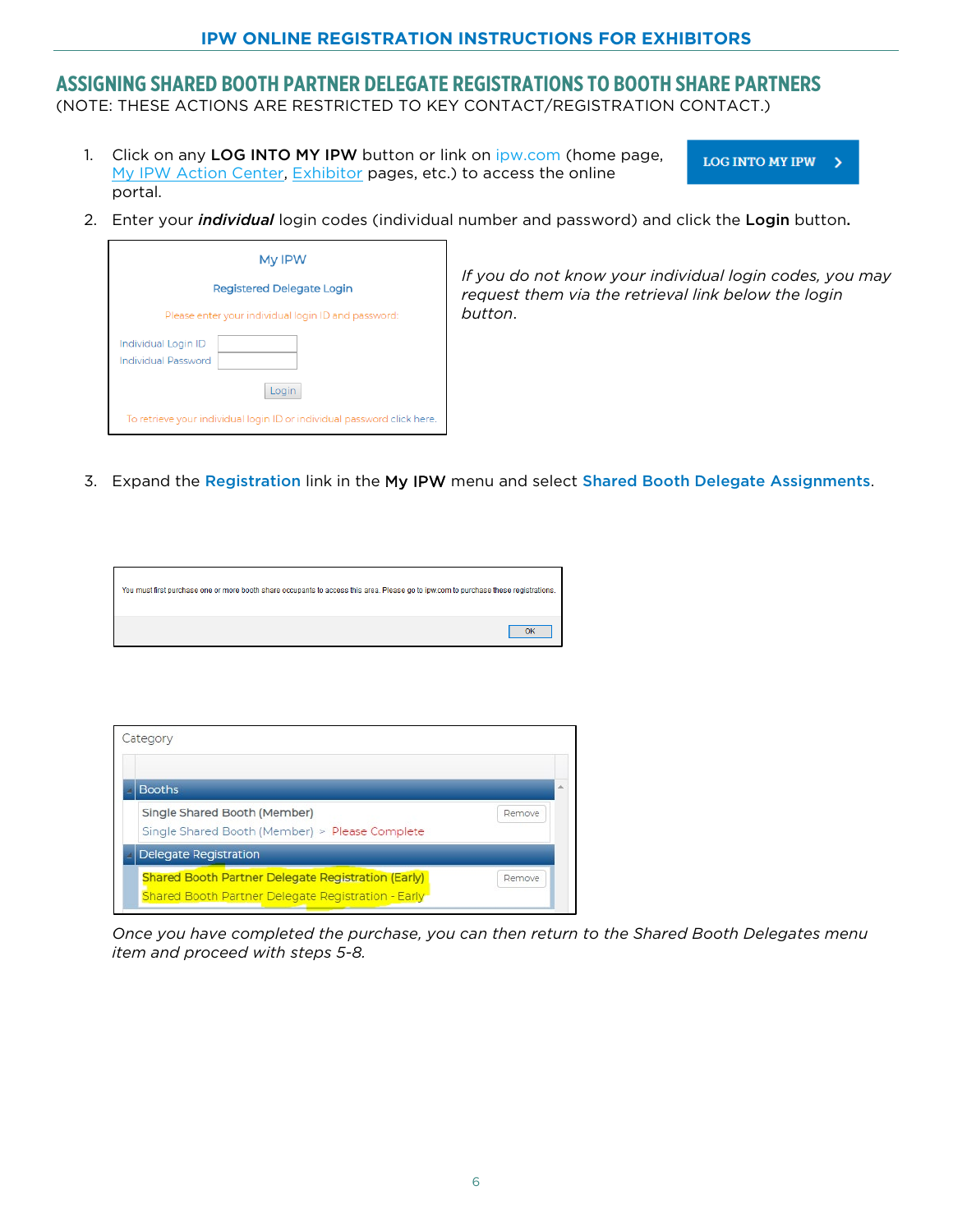|                                                |                        |                                                                                                                                                                      |                            |                                 | <b>HELP</b>                                    |
|------------------------------------------------|------------------------|----------------------------------------------------------------------------------------------------------------------------------------------------------------------|----------------------------|---------------------------------|------------------------------------------------|
| My IPW<br>Summary                              |                        | Virginia Tourism Corporation                                                                                                                                         |                            |                                 |                                                |
| View My Company<br><b>Registration Details</b> |                        | Available Booth Share companies from past years' registrations are listed below the instructions.<br>Number of Booth Share Delegate(s) Assigned vs. Purchased: 4 / 8 |                            |                                 |                                                |
| Registration<br>Changes/Additions              | Instructions:          |                                                                                                                                                                      |                            |                                 |                                                |
| Shared Booth<br>Delegate                       |                        | (Instructions omitted for the purposes of this image.)                                                                                                               |                            |                                 |                                                |
| Assignments<br><b>Person Contact</b>           | Organization<br>Number | Company                                                                                                                                                              | Booth Share<br>Delegate(s) | # of Booth Share<br>Delegate(s) |                                                |
| <b>Details</b><br>Emergency and                | 12874                  | Jamestown-Yorktown Foundation                                                                                                                                        | Joan Heikens               |                                 | <b>Edit Registration   View</b><br>Proof Sheet |
| Dietary Information<br>Company Contact         | 12887                  | Luray Caverns                                                                                                                                                        | John Shaffer               |                                 | <b>Edit Registration   View</b><br>Proof Sheet |
| Details<br>Organization Profile                | 12978                  | Virginia Beach Convention and Visitor<br>Bureau                                                                                                                      | Kelli Norman               |                                 | <b>Edit Registration   View</b><br>Proof Sheet |
| Pay Invoices/Print                             | 13494                  | Visit Loudoun                                                                                                                                                        | Hannah Oliver              |                                 | <b>Edit Registration   View</b><br>Proof Sheet |
| Receipts                                       | 27382                  | 2019 Commemoration                                                                                                                                                   |                            | 0                               | New Registration                               |
| Find Delegates ><br>Logout                     | 25977                  | Arlington, Virginia - Arlington Convention<br>and Visitors Service                                                                                                   |                            | 0                               | Already registered.                            |

- If the desired booth partner company does not appear on the list, you must first email [ipwreg@ustravel.org](mailto:ipwreg@ustravel.org) so the Registrar can link your company records.
- To assign an available shared booth partner delegate registration to a booth partner company that appears on the list and has a zero in the "# of Booth Share Delegate(s)" column, click on New Registration to access the booth partner company's shopping cart.
- To assign an available shared booth partner delegate registration to a booth partner company that is on the list *and already has one or more registrations assigned*, click Edit Registration to access the booth partner company's shopping cart.

| Delegate Registration                      |        |
|--------------------------------------------|--------|
| Assigned Shared Booth Partner Registration | Add    |
|                                            | \$0.00 |

| Assigned Shared Booth Partner Registration | Remove |
|--------------------------------------------|--------|

<span id="page-6-0"></span>**7.** When finished assigning the registrations, be sure to navigate through all tabs and click Submit on the Summary tab.